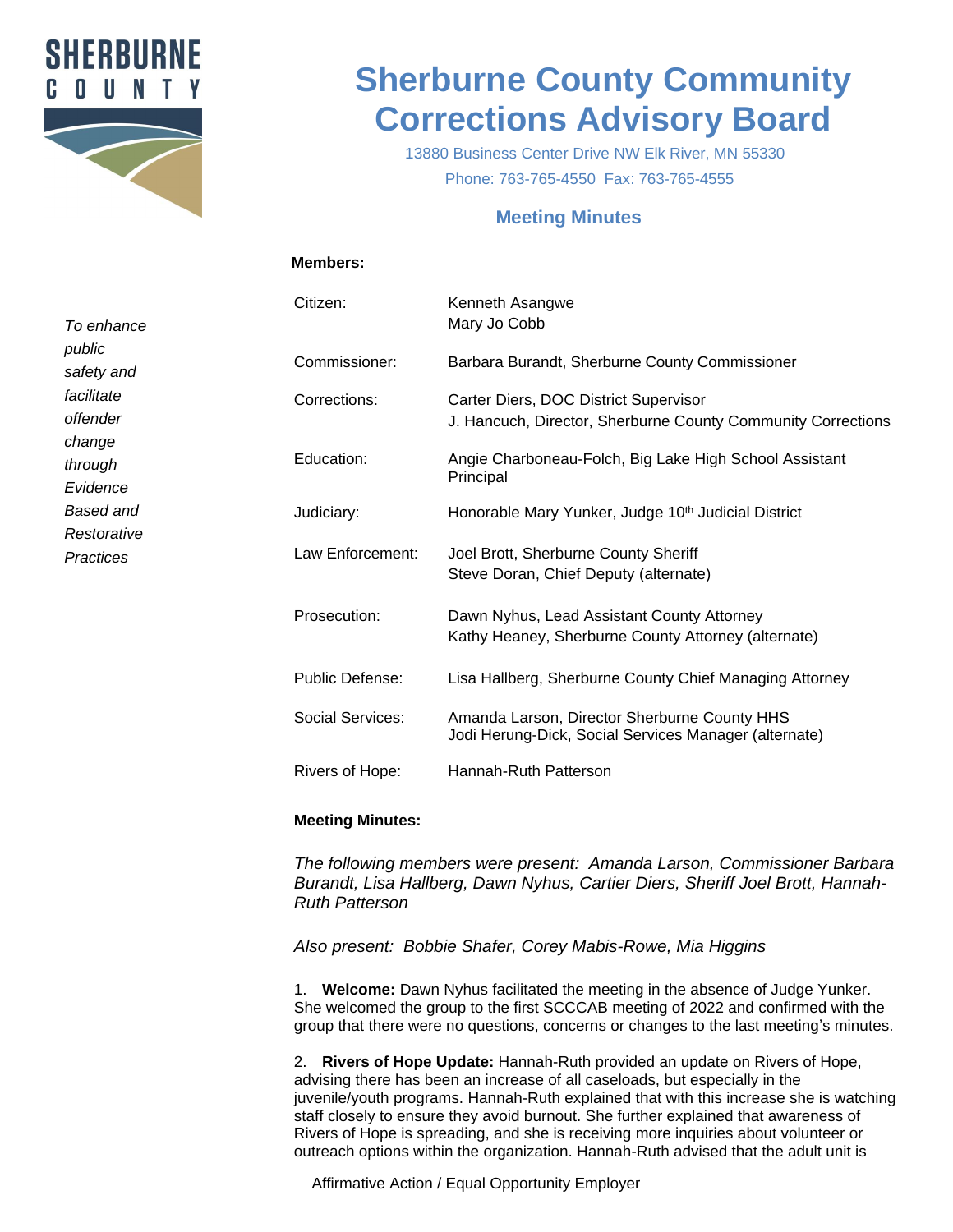losing long-time employee, Jody, but this position will be filled by their recent intern who just completed their internship. At the moment, they do not have a team lead in the adult unit as all advocates are currently in the first few months in their respected positions but hope to find someone suitable to fill that lead position. Hannah-Ruth advised she currently has three full time adult advocates, who have all started within the last six months. She further advised that she has a full time juvenile/youth team lead, two full time juvenile/youth advocates and one part time juvenile/youth advocate. She explained that her juvenile/youth advocates have also started within the last six months.

Hannah-Ruth advised so far in 2022, adult advocates have worked with 250 unduplicated individuals, while the juvenile/youth advocates have worked with 90 unduplicated individuals. Between both the adult and juvenile/youth advocates, Rivers of Hope has offered 1,300 services. Hannah-Ruth and Corey explained that recently Rivers of Hope met with individuals in Sherburne County who previously attended the domestic violence training to have a discussion in regard to a multi-disciplinary team. Hannah-Ruth also advised the Rivers of Hope Fundraiser Gala will be held on April 28th, 2022 and is Kentucky Derby themed.

3. **Offender & Department Wide Survey Update:** Corey advised Community Corrections has had a departmental survey listed on all email signatures for nearly one year, and the department has received over 100 responses thus far. He explained this departmental survey is set up for review of any and all staff members. Corey explained Community Corrections is taking the next steps and sending out a more specified survey to offenders who are supervised by traditional Probation Officers. A survey such as this is not completed by many counties within Minnesota, but Sherburne County Community Corrections wants to stay ahead of the game and be able to address any questions or concerns immediately with our supervision. Corey advised the surveys were originally created in Survey Monkey, then sent to each active offender via "Broadcast Messages" which is a function Community Corrections has available within their main system – CSTS. As long as offenders have updated contact information available, a message can be sent. Corey advised that for the adult unit we were able to send out to roughly 85% of an agent's caseload. All pertinent staff were made aware of the survey, as well as exactly what questions would be asked of the offender. This more specific survey provides Supervisors the opportunity to review the offender's response with the respective agent. The questions were based around what management would like to see out of our Probation Officers.

#### 4. **Domestic Violence Supervision & Presentence Investigation Report**

**Adjustments:** With the development/addition of domestic caseloads roughly one year ago, Bobbie advised the previously formed workgroup reconvened recently to review what's working and what's not. The significant increase to caseload numbers was a concern as the agents were unable to supervise these domestic-related offenders appropriately. Bobbie explained when the domestic caseload was originally created, it would contain all relationship type domestic offenses, such as siblings, children, roommates, spouses, etc. The workgroup made adjustments and the domestic caseload now supervises only intimate partner domestics. This adjustment brings the previous 70 offender caseload down to a more manageable 40 offenders.

A second workgroup was formed in 2021, consisting of supervision staff and PSI writers. The group contacted other counties regarding their practice/procedures, reviewed research and training materials, and reviewed and researched the various risk assessments specific to domestic offenders. The workgroup agreed to continue to utilize the Domestic Violence Inventory (DVI), however, they did make some adjustments to the PSI template to capture history of Violations of OFP/HRO/DANCO, domestic related police calls that did not result in charges, and additional information related to high risk behavior. In addition, the workgroup revamped the victim letters – also based on past experience, training and other county's templates. The language within the letters is now "softer" and better clarifies certain areas. A resource page was also added to the letter, so victims know the valuable resources available to them. These changes were officially implemented one week ago, but it may take time to transition out the old and feedback is encouraged.

Affirmative Action / Equal Opportunity Employer